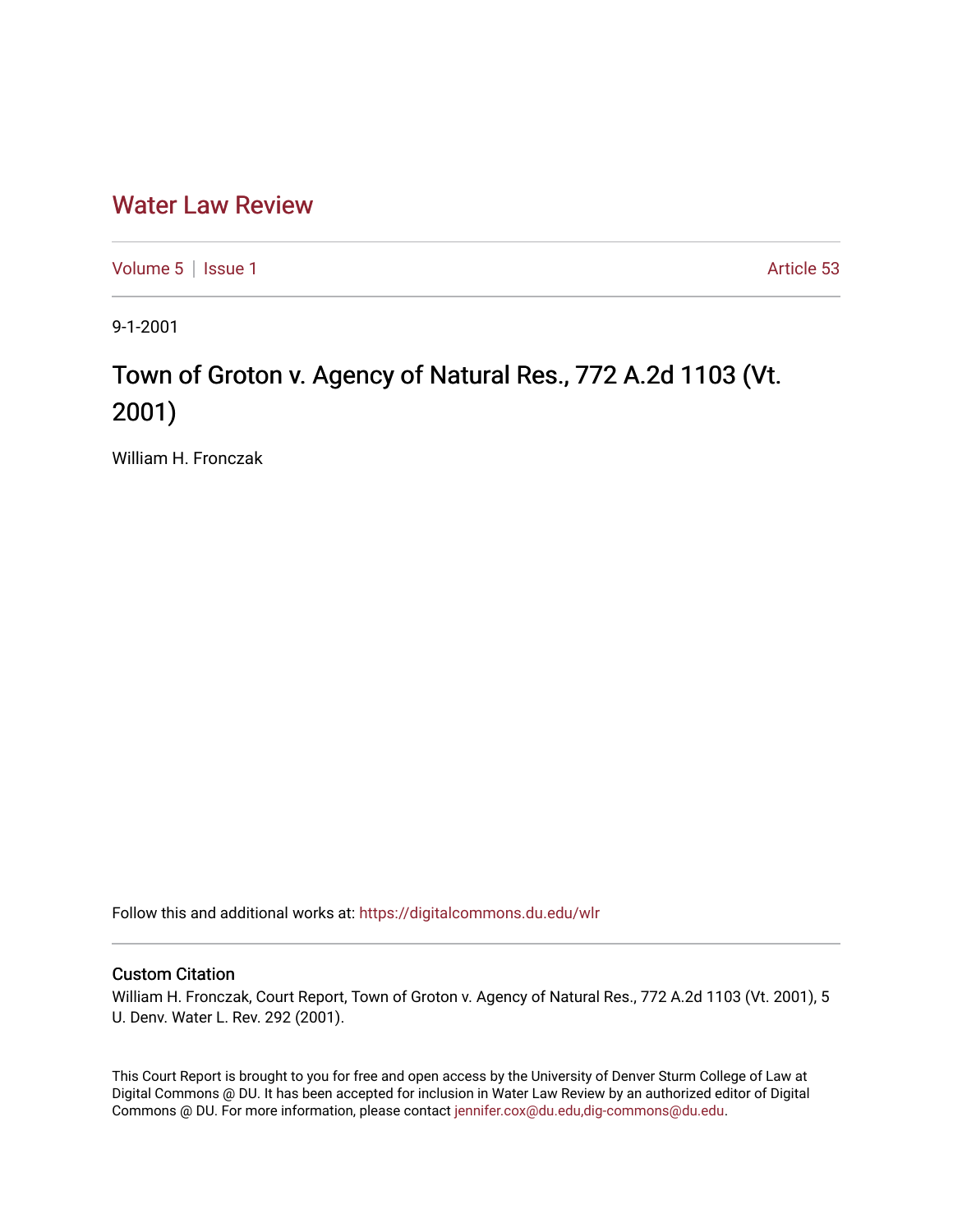exercise reasonable care to avoid endangering those using the highway as a means of travel, and is liable for any injuries resulting from such negligence. This duty was limited to cases where a landowner This duty was limited to cases where a landowner negligently released upon the highway an "agency that becomes dangerous by its very nature once upon the highway." The Raburns alleged KJI and the Straders diverted water into the culvert by putting crushed concrete on the property, and thus owed a duty to those traveling on that highway.

The court found this allegation to be conclusory, and not supported by more than a scintilla of probative evidence that raised a genuine issue of material fact. Even if the Raburns could put forth sufficient evidence, the court held their claim would fail on alternate grounds. The Texas Water Code states that one who diverts the natural flow of surface waters may be liable for any property damage suffered as a result of the diversion. The code does not include liability for survival actions, personal injuries, or wrongful death.

Additionally, the state of Texas' responsibility over water covering a stretch of highway pertained only to flood water. The court found the trial court accurately held the water discussed here was floodwater, rather than surface water, as a matter of law. This finding was largely due to the admissions of the Raburns themselves, as well as on the clear and unambiguous definitions of surface and floodwaters found in Texas case law.

Since the state of Texas had an exclusive, non-delegable duty pertaining to flood control, the trial court was correct in holding KJI and the Straders did not have a duty of reasonable care pertaining to the highway adjacent to their land. The Raburns failed to produce more than a scintilla of evidence pursuant to one of the elements of a negligence claim, and, thus, the court affirmed the summary judgment granted to KJI and the Straders.

*Michael Sheehan*

## **VERMONT**

Town of **Groton v. Agency of Natural Res., 772 A.2d 1103 (Vt. 2001)** (affirming the Water Resource Board's denial of the Town of Groton's stream alteration permit application).

In July of **1996,** the Town of Groton ("Town") filed an application with the Agency of Natural Resources ("ANR") to alter the Wells River so that the Town could repair a dam. The ANR requested more information, as the Town's application was not complete. Before the Town provided the requested information, ice and high water destroyed the dam. Since the dam's destruction, the Wells River below the dam is considered one of the few high quality habitats for sculpin, trout, and salmon.